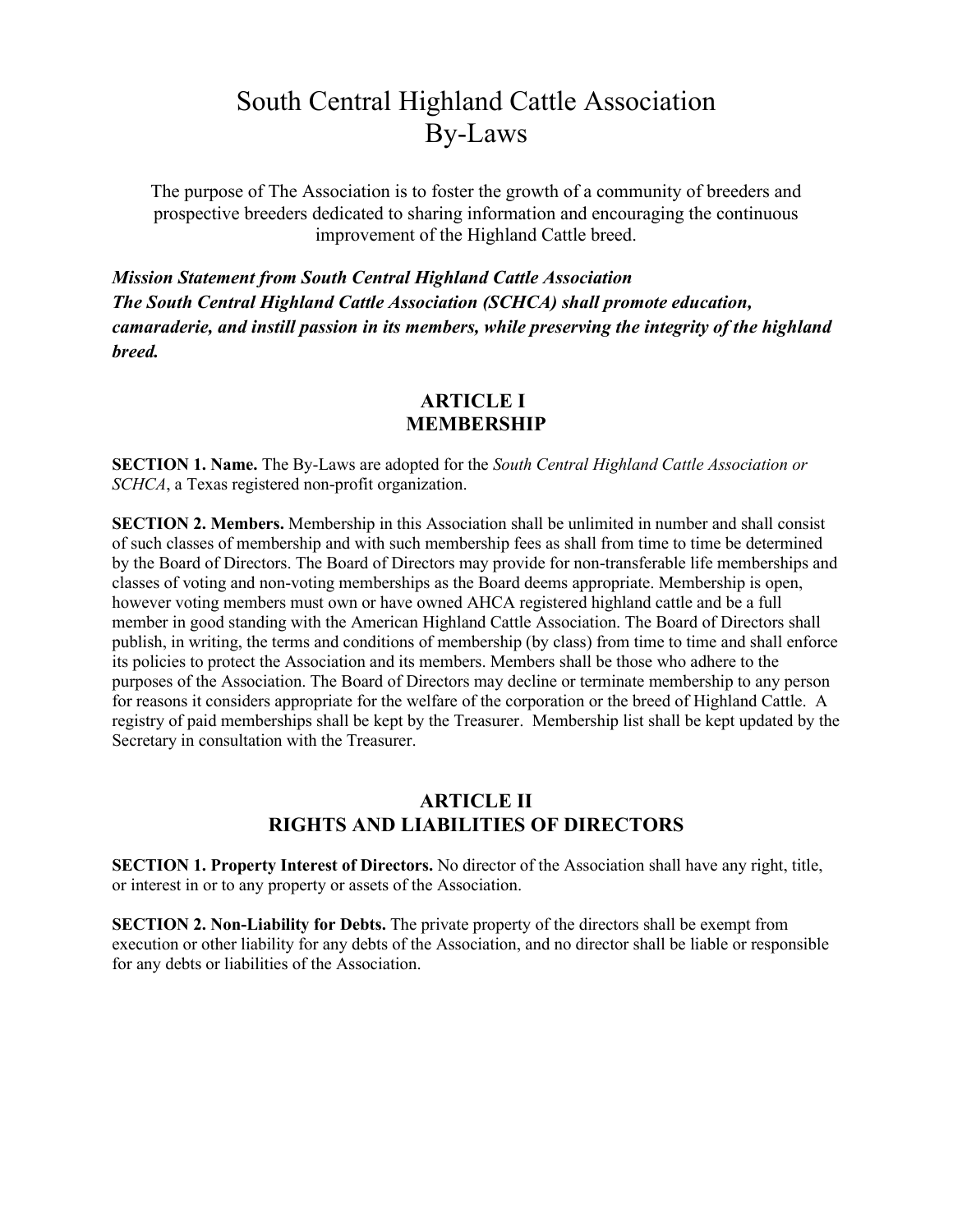## **ARTICLE III BOARD OF DIRECTORS**

**SECTION 1. General Powers.** The business and affairs of the Association shall be managed by a Board of five directors. Additionally, an elected member shall serve as Regional Director on the Board of the American Highland Cattle Association. The Regional Director shall also attend the regular meetings of the South Central Highland Cattle Association and shall have a voice, but not vote at such meetings. All Directors of SCHCA shall be concurrent members of the associated national organization, the American Highland Cattle Association (AHCA)

**SECTION 2. Directors.** The five regular directors referred to above shall be elected, by members, at the annual meeting of the year their term ends. They will take office the July of the same year elected. Each director's term shall run for three years, until the election of their successors, with a two-term limit. After serving two consecutive elected terms, a director shall not be eligible for re-election for one year, until the election of their successors. The term of the Regional Director on the AHCA Board shall be three years, until the election of their successors, with a two-term limit. After serving two consecutive elected terms, a director shall not be eligible for re-election for one year, save as hereinafter provided. Vacancies among regular directors and the Regional Director occurring between annual meetings may be filled by appointment by the President. If a director is absent from more than two meetings of the Board, said absence not being excused by a majority of the other directors, the remaining directors may declare the position vacant. A majority of regular directors shall constitute a quorum. However, the directors may act without a meeting if the action be approved in writing by all directors.

**SECTION 3**. Directors and Officers shall receive no compensation.

**SECTION 4.** As a director of South Central Highland Cattle Association, you cannot be 21 years of age or younger. To be a director of South Central Highland Cattle Association you cannot have served as an officer or a BOD of an alternate Highland association or a non-affiliate of (AHCA) in the last 5 years. In addition, you must be a voting member in good standing of the South Central Highland Cattle Association and a full member of the American Highland Cattle Association (AHCA) as defined by their most current governing bylaws.

## **ARTICLE IV ANNUAL MEETING OF MEMBERS**

**SECTION 1. Regular Annual Meeting.** The Secretary shall give at least thirty days written notice of the time, date and location of the regular annual meeting of members, which shall be held once in each calendar year, as determined by the members at the previous meeting. A quorum shall consist of all members present. The members shall elect the regular directors and regional director, fill any vacancies among said regular or regional directors on the Board, elect a President and a Vice President, pass upon reports of the previous fiscal year and transact such other business as may come before them.

**SECTION 2. Special Meetings.** Special meetings of members may be called by the President or by a majority of the board of directors, on at least 30 days written notice by the Secretary. The notice shall specify the time, date and place of meeting, and the purpose thereof. No business shall be transacted at such special meeting save that specified in the notice. A quorum shall consist of at least one-third of the voting members.

**SECTION 3. Order of Business.** The order of business at any regular meeting and so far, as possible at all other meetings shall be as follows: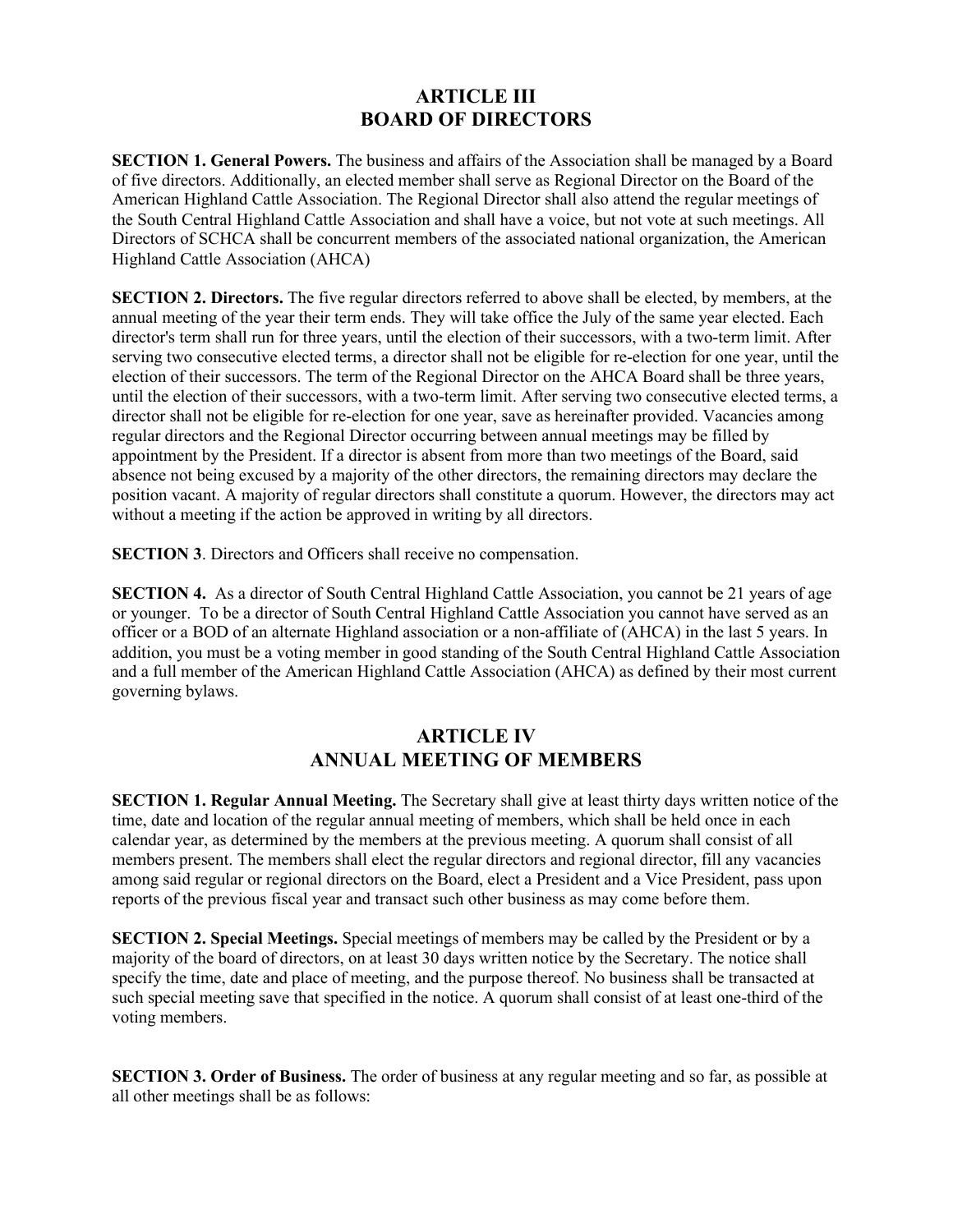a) Calling to order and proof of quorum;

b) Proof of Notice of Meeting;

c) Reading and action on any unapproved minutes;

- d) Reports of officers and committees;
- e) Unfinished business;
- f) Election of a President and Vice President, election or acknowledgment of regional directors and election of regular directors, in that order;
- g) New business; and
- h) Adjournment.

Any questions as to the format or decorum of the meeting shall be governed by Roberts Rules of Order.

## **ARTICLE V MEETINGS OF DIRECTORS**

**SECTION 1. Regular Annual Meeting**. A regular annual meeting of directors shall be held following the regular annual meeting of members each year. The President shall notify the directors of the time and place. At the meeting, the board shall elect a Secretary and a Treasurer and transact such other business as may come before the meeting.

**SECTION 2. Special Meetings**. Special meetings may be called by action of the board, or by the President. The Secretary shall give at least 30 days written notice of special meetings of the Board unless this period is shortened by unanimous consent of all board members.

**SECTION 3. Quorum.** A majority of the regular members of the Board shall constitute a quorum, provided that if less than such majority of the directors is present at said meeting, a majority of the directors present may adjourn the meeting from time to time; and provided further that the Secretary shall notify any absent director of the time and place of such adjourned meeting. The act of a majority of the directors present at a meeting at which a quorum is present shall be the act of the Board.

**SECTION 4. Committees.** The Board of Directors may establish committees as it sees fit. The committee members shall designate a chairman of each committee. Said chairman shall report to the Board with respect to the subject matters of his or her committee.

**SECTION 5. Alternate Meetings.** Meetings of the Board may be held through any communications equipment if all persons participating can hear each other, and participation in a meeting in that manner shall be counted towards a quorum and constitute presence at such meeting. The minutes of said alternate meeting shall be subject to approval and ratification by the Board at the next regularly called meeting.

# **ARTICLE VI**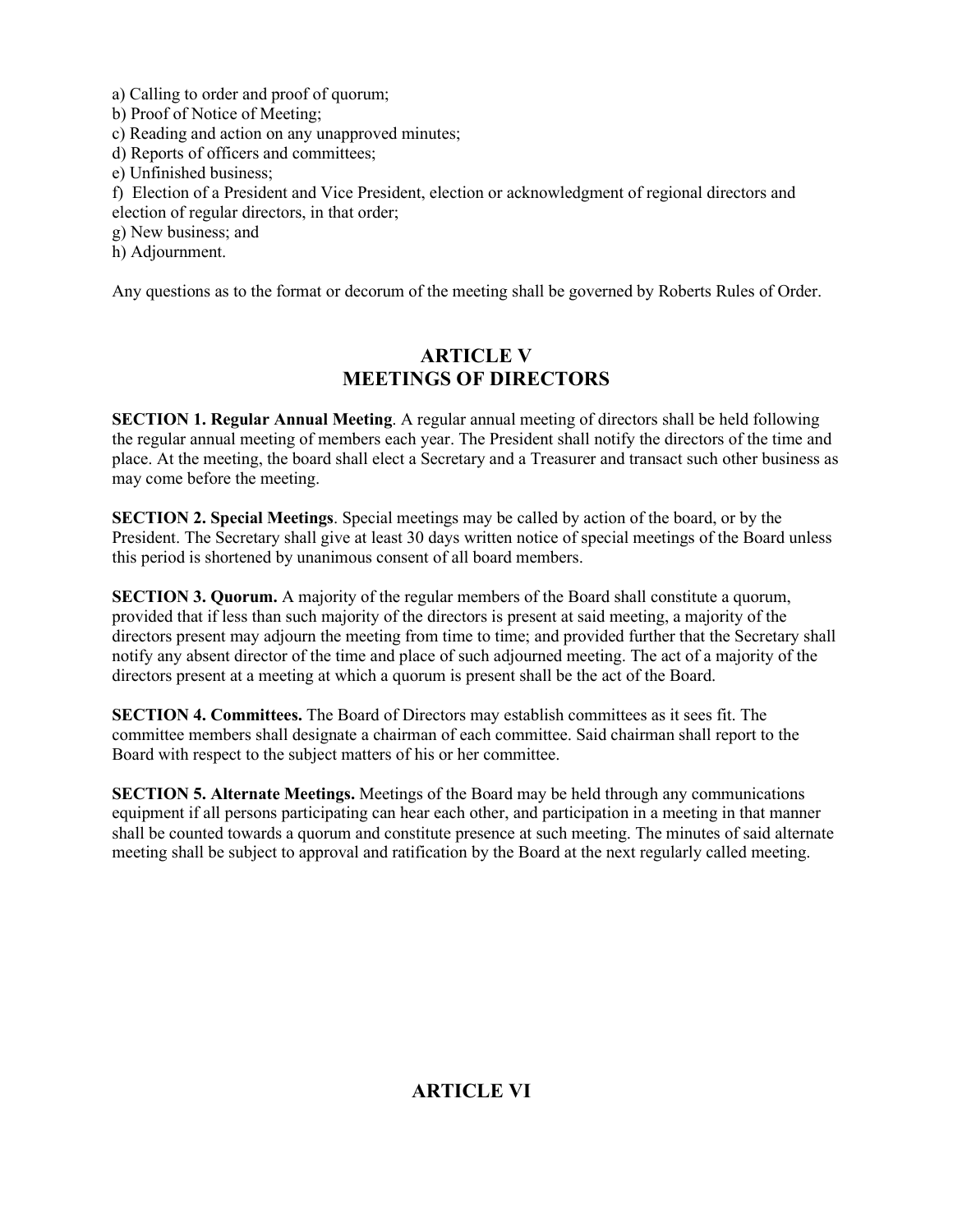## **OFFICERS**

**SECTION 1. The officers of the Association shall be a President, Vice President, Secretary, and Treasurer.** The Secretary and Treasurer may be the same person. The President and Vice President shall be members of the Board. An officer shall be in good standing with their membership of South Central Highland Cattle Association and American Highland Cattle Association. As an officer of South Central Highland Cattle Association, you cannot be 21 years of age or younger. An officer of South Central Highland Cattle Association must not have served as an officer or a BOD of an alternate Highland association or a non-affiliate (to AHCA) in the past 5 years. In addition, any officer of the South Central Highland Cattle Association shall be a voting member in good standing of the South Central Highland Cattle Association and also a full member of the American Highland Cattle Association (AHCA) as defined by their most current governing bylaws.

**SECTION 2. Election and Terms.** The President and Vice President shall be elected at the regular annual meeting of members and shall serve until their successors are elected or until the officer becomes incapacitated, resigns, or is removed. The President and President Elect shall not hold a given office for more than two (2) consecutive terms. The Secretary and Treasurer shall be appointed by the Board. Vacancies in office may be filled by the Board, and officers may be removed by the Board. Notwithstanding any other provision of these by-laws the President may serve even though his or her term shall have expired at the regular annual meeting when elected.

#### **SECTION 3. President.** The President shall:

a) Be the principal executive officer of the Association, and unless otherwise determined by the members of the Board shall preside at all meetings of the members of the Board;

b) May sign any contracts or other instruments authorized by the Board to be executed, except in cases in which the signing and execution thereof shall be expressly delegated by the Board or by these By-Laws to some other officer or agent of the Association, or shall be required by law to be otherwise signed or executed;

c) In general, perform all duties incident to the office of the President and such other duties as may be prescribed by the Board from time to time.

**SECTION 4. Vice President.** In the absence of the President, or in the event of his inability or refusal to act, the Vice President shall perform the duties of the President, and when so acting shall have all the powers of and be subject to all the restrictions upon the President. The Vice President shall also perform such other duties as from time to time may be assigned by the Board. In absence of both President and Vice President at a lawful meeting of the Board, the most senior director in years of continuous service shall preside.

#### **SECTION 5. Secretary.** The Secretary shall:

a) Keep the minutes of the meeting of the members and of the Board in one or more books provided for that purpose;

b) See that all notices are duly given in accordance with these By-Laws or as required by law;

c) Be custodian of the Association records and of the seal of the Association and affix the seal of the Association to documents, the execution of which on behalf of the Association under its seal is duly authorized in accordance with the provisions of these By-Laws;

d) Keep a register of the names and post office addresses of all directors and members;

e) Keep on file at all times a complete copy of the Articles of Incorporation and By-Laws of the Association containing all amendments thereto (which copy shall always be open to the inspection of any director), and at the expense of the Association forward a copy of the By-Laws and of all amendments thereto to each director; f) In general, perform all duties incident to the office of Secretary, and such other duties as from time to time may be assigned to him or her by the Board.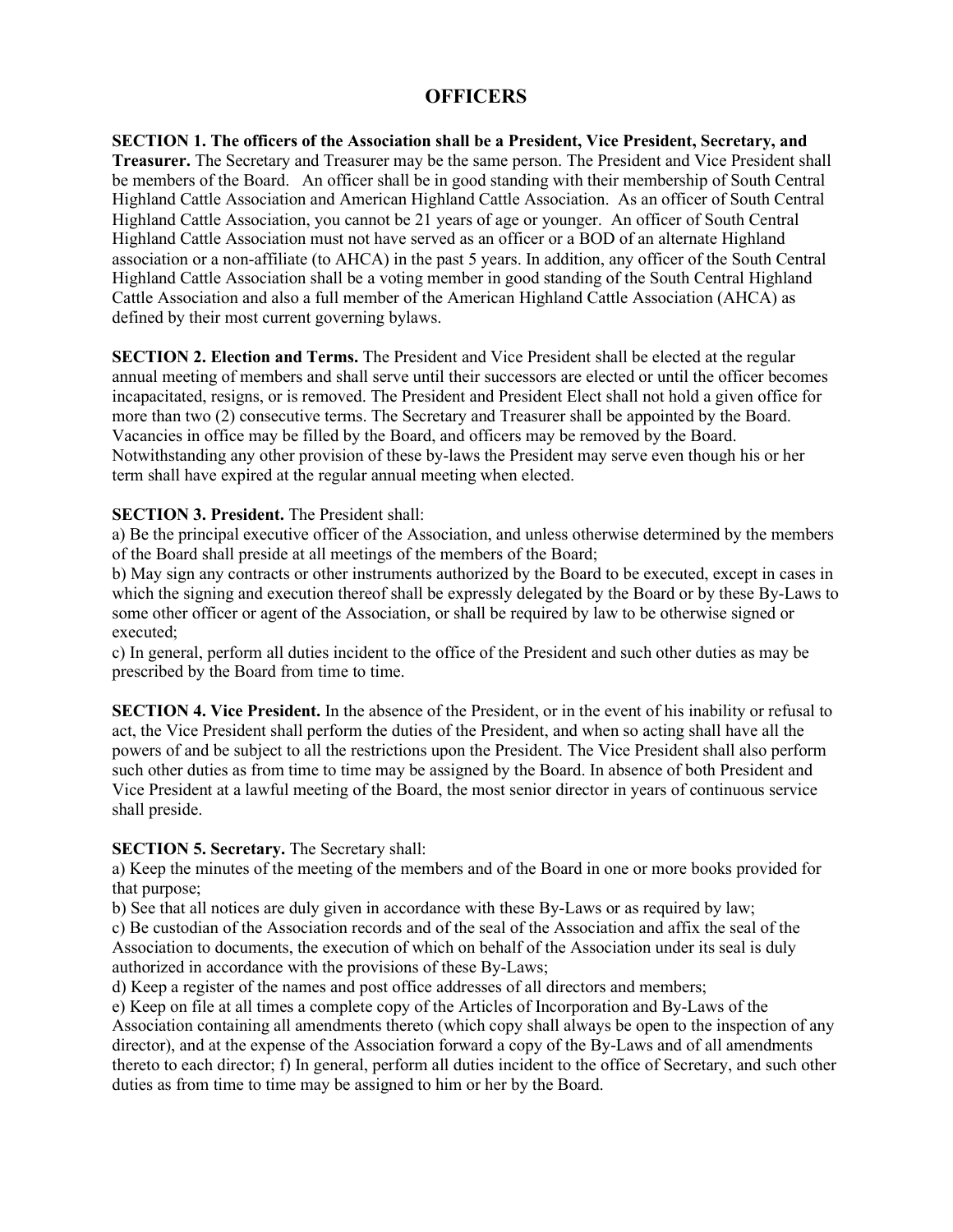#### **SECTION 6. Treasurer.** The Treasurer shall:

a) Have charge and custody of and be responsible for all funds and securities of the Association; b) Be responsible for the receipt of and issuance of receipts for all moneys due and payable to the Association from whatever source, and for prompt deposit of all such moneys in the name of the Association in such bank or banks as shall be selected in accordance with these By-Laws; c) Be responsible for all disbursements of the Association consistent with budgets adopted by the Board from appropriate accounts;

d) Assist auditors in conducting their audit or review of the Association's books and records; e) Issue or cause to be issued, all certificates of registration, F-1 certificate of registration, or other

certifications which may be required by the Rules and Regulations from time to time adopted by the Board; and

f) Perform all the duties incidental to the office of Treasurer and such other duties as may be assigned from time to time by the Board.

#### **SECTION 7. Bonds of Officers/Agents**

The Secretary, Treasurer and any other Officer or agent of the Corporation charged with the responsibility for the custody of any of its funds or property shall give bond in such sum and with such surety as the Board may determine. The costs of the bond or surety shall be assumed by the Corporation.

#### **SECTION 8. Resignation of Officers**

Any Officer may resign at any time by delivering a written resignation to the President or Secretary, or Treasurer of the Corporation. The acceptance of a resignation shall not be necessary to make it effective (unless acceptance is made a condition or the resignation). An officer may resign as an Officer without resigning from the Board.

#### **SECTION 9. Removal of Officers**

Any officer may be removed at any time by a vote of two-thirds of the Directors then in office.

#### **SECTION 10. Assistant Secretary(s).**

If one or more shall be elected, the Assistant Secretary shall serve in the absence of the Secretary and shall have all the authority and duties vested in the Secretary. He or she shall perform such duties as may be assigned to him or her by the Secretary or the Board of Directors.

#### **SECTION 11. Assistant Treasurer(s).**

If one or more shall be elected, the Assistant Treasurer shall serve in the absence of the Treasurer and shall have all the authority and duties vested in the Treasurer. He or she shall perform such duties as may be assigned to him or her by the Treasurer or the Board of Directors.

#### **SECTION 12. Vacancies**

Any vacant office may be filled for the unexpired portion of the term by the Board at one of its regular meetings or a special meeting called for that purpose.

# **ARTICLE VII**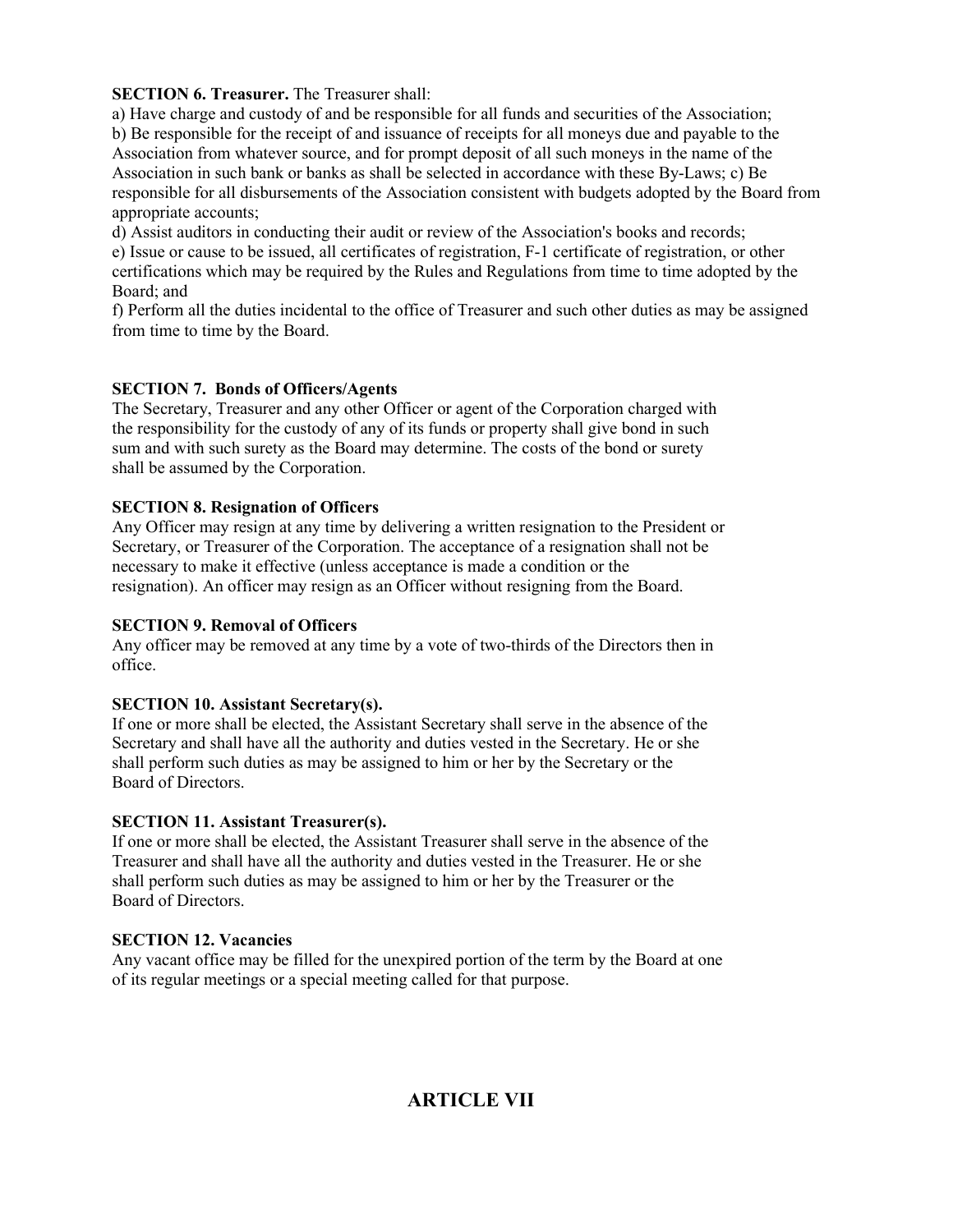## **NON-PROFIT OPERATION**

The Association shall at all times be operated on a not-for-profit basis, and no interest or dividends shall be paid or payable by the Association to any director as such and shall be operated for the charitable purposes for which said Association was created.

## **ARTICLE VIII FINANCIAL TRANSACTIONS**

**SECTION 1. Contracts**. Except as otherwise provided in these By-Laws, the Board may authorize any officer or officers, agent or agents, to enter into any contract or execute and deliver any instrument in the name and on behalf of the Association and such authority may be general or confined to specific instances.

**SECTION 2. Checks, Drafts.** Etc. All checks, drafts or other orders for payment of money, and all notes, bonds or other evidences of indebtedness issued in the name of the Association shall be signed by such officers, agent or agents, employee or employees of the Association and in such manner as shall from time to time be determined by resolution of the Board.

**SECTION 3. Deposits.** All funds of the Association shall be deposited in a timely manner to the credit of the Association in such bank or banks as the Treasurer may select subject to the Board's approval.

**SECTION 4. Fiscal Year.** The fiscal year of the Association shall begin on the first day of July and shall end on the last day of June.

## **ARTICLE IX MISCELLANEOUS**

**SECTION 1. Waiver of Notice**. Any director may waive in writing any notice of a meeting required to be given by these By-Laws. The attendance of a director at any meeting shall constitute a waiver of notice of such meeting by 5 such directors except in case a director shall attend a meeting for the express purpose of objecting to the transaction of any business on the grounds that the meeting has not been lawfully called or convened.

**SECTION 2. Rules and Regulations**. The Board shall have power to make and adopt such rules and regulations not inconsistent with law, the Articles of Incorporation or these By-Laws as it may deem advisable for the management of the business and affairs of the Association including fees to be charged for registration from time to time, and rules for admission, suspension and expulsion from the Association.

## **ARTICLE X AMENDMENTS**

These By-Laws may be amended by the directors at any regular or special meeting of directors if notice of such meeting shall have contained a copy of the proposed amendment provided that such amendment is approved at the next regular or special meeting of the members and further provided that Article VII may not be amended.

# South Central Highland Cattle Association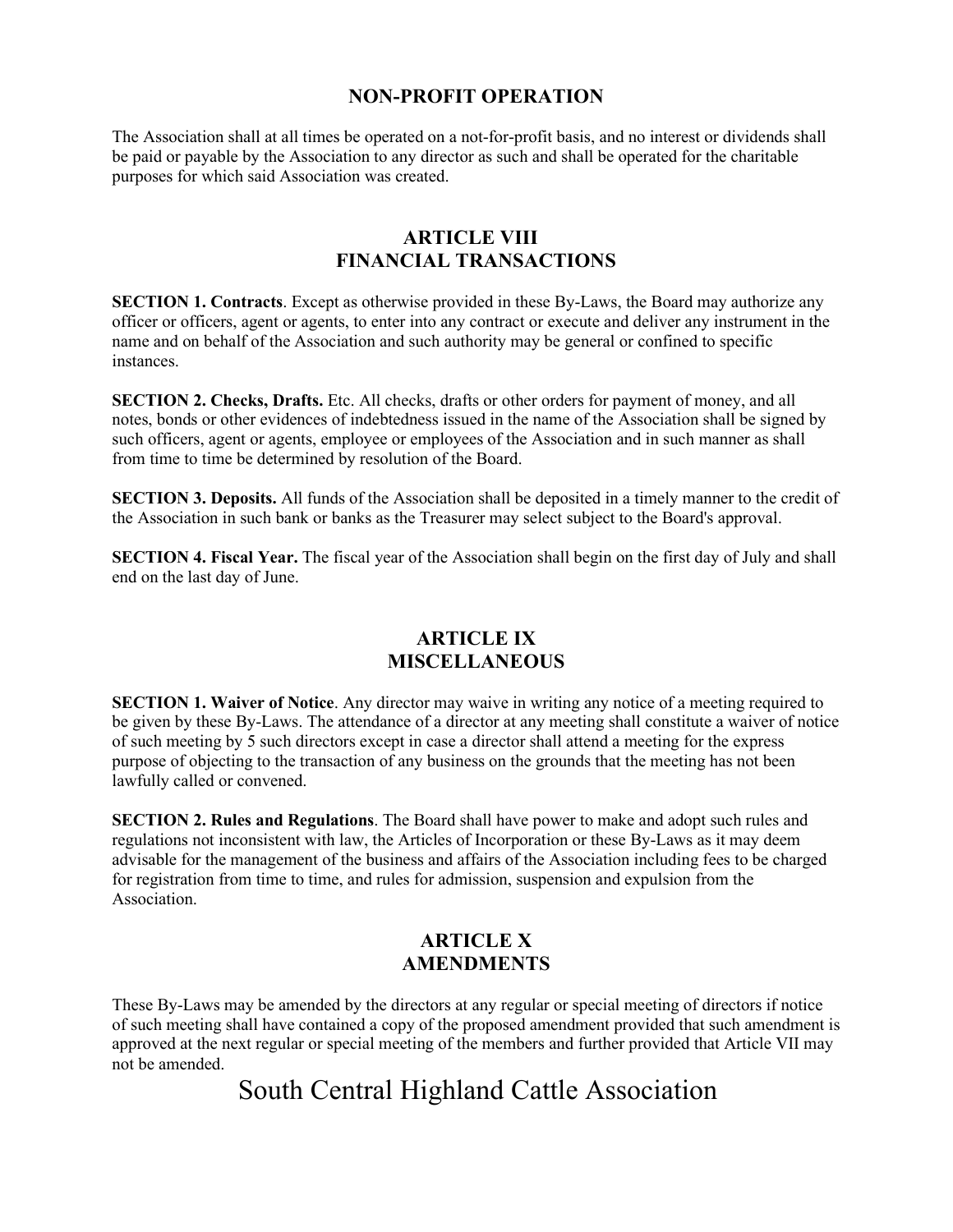# Rules & Regulations

### DUES

Dues shall be determined by the Board of Directors for both life and annual members and for such other categories as the Board may determine.

#### WARRANTIES.

SCHCA makes no warranty whatsoever regarding the accuracy of the data published in its list of breeders. SCHCA expressly denies that it performs any independent research as to accuracy of information supplied to it.

#### OBLIGATIONS.

No person is authorized to incur obligations for SCHCA, or extend any sums belonging to SCHCA, outside of the budget as adopted by and approved by the Board or unless the Board specifically authorizes such obligation or expenditure. Amounts allocated to items within the budget of a program may, however, be modified by the program chairman for that program, upon obtaining approval from the finance chairman as long as the total program cost is not thereby exceeded.

#### SHOWS AND SALES.

The Board may from time to time designate a Show and/or Sale. Rules for such shows and sales shall be adopted by the Board. Roll of Excellence (ROE) participants must follow the IAFE National Code of Show Ring Ethics.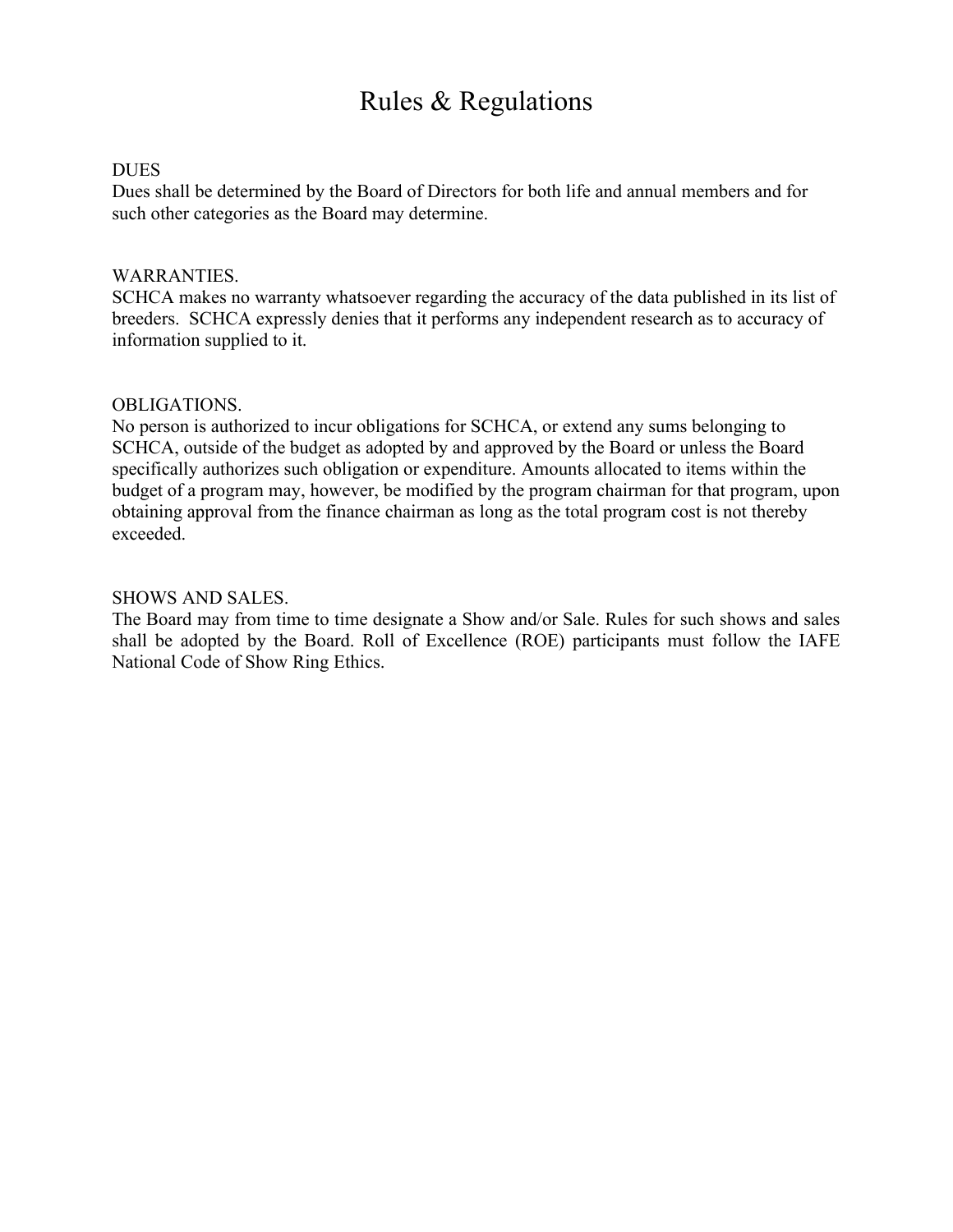## **Attachment A**

Initial Election: The President and Vice President of the charter association will remain in office for one election cycle. Candidates for the three remaining directors will be nominated by the association members and voted on. The five candidates with the most nominations will then be voted on by the association members to select the remaining three Board of Directors

The initial election for the Board of Directors will be nominated via email vote, by members, in Spring 2021 and will take position immediately; however, they will serve an elongated term to stay on the fiscal cycle.

For the initial election cycle, the Terms of the Directors and Officers will be as indicated in the following chart. This will hold only for the first election cycle, subsequent cycles and terms will be as defined in Article III Section 2 above.

| <b>Position</b>          | <b>Term</b>                  |
|--------------------------|------------------------------|
| President                | 3 Years                      |
| Vice President           | 2 Year                       |
| Director $#1$            | 3 Years                      |
| Director $#2$            | 2 Year                       |
| Director $#3$            | 3 Years                      |
| <b>Regional Director</b> | 3 Years (Appointed by Board) |
| Secretary                | 3 Year (Appointed by Board)  |
| Treasurer                | 2 Years (Appointed by Board) |
|                          |                              |

\*Secretary & Treasurer can be the same person in which case the Term will be for two years.

The purpose for this revised schedule is to set the organization up with a leadership structure that will have continuity throughout the annual election cycle with roughly 50% of the board being voted on each year. Structuring things this way will ensure that experienced leadership will always be a part of the board, providing for a seamless and stable leadership team for the organization.